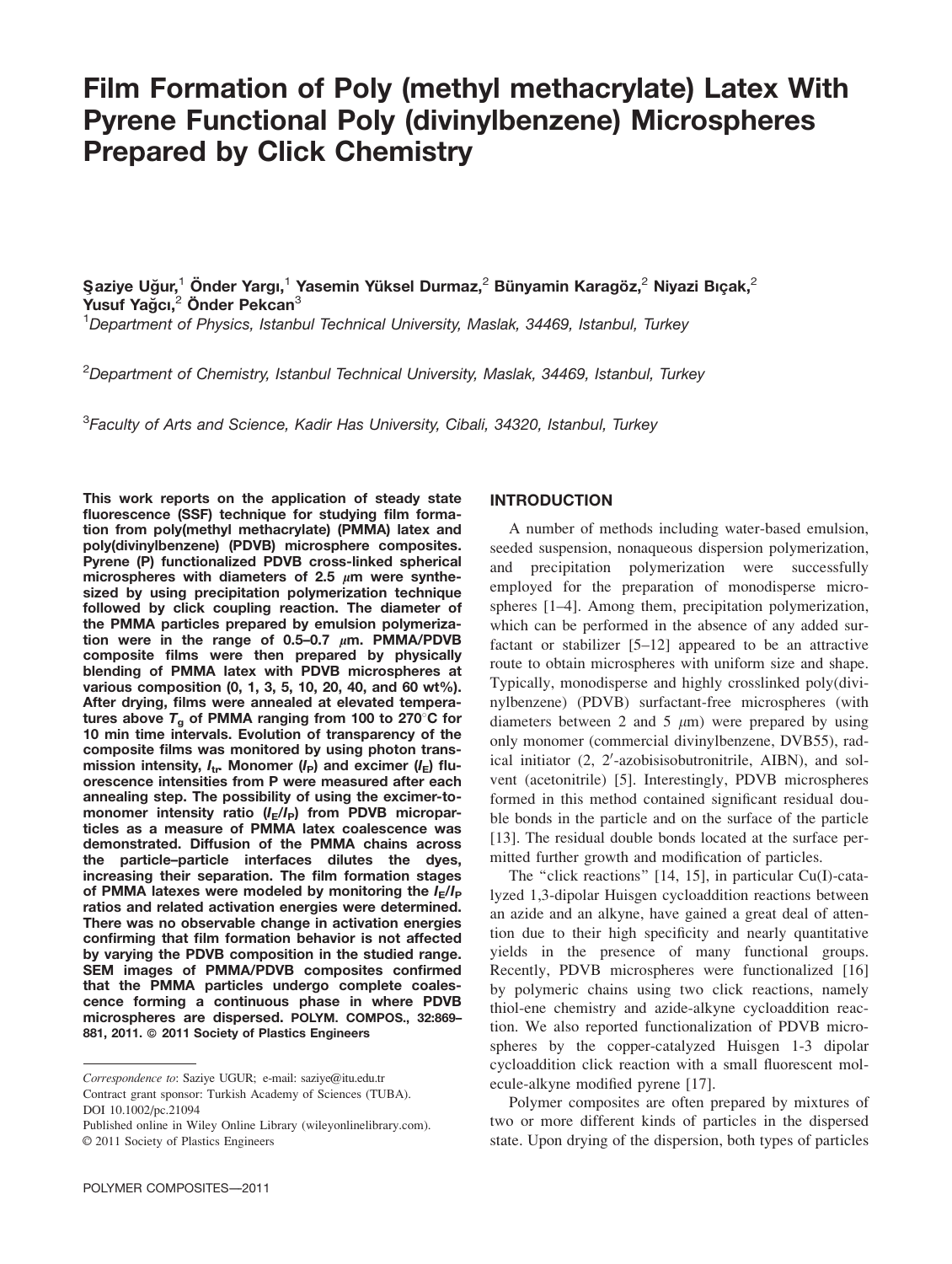contribute to the properties of the film that is formed. Composite materials form a class of materials in which immiscible compounds are combined in order to obtain new properties [18]. They are heterogeneous mixtures of their components which are generally of quite different properties. Their properties often depart very much from those of the pure components, so that mixing two homogeneous materials into a composite really results in the formation of a new material. Properties depend much more on the morphology and adhesion properties at the interfaces than on the volume fraction of each phase as would happen in an ideal mixture. Several authors have examined the properties of hard/soft latex blends. Hard refers to particles consisting of a polymer with a  $T_g$  above room temperature, and soft refers to particles of a low- $T_{\rm g}$  polymer. As a result of worldwide theoretical and experimental efforts, a very good understanding of the mechanisms of latex film formation has been achieved [19–23]. Traditionally, the film formation process of pure polymer latex is considered in terms of three sequential steps: (i) water evaporation and subsequent packing of polymer particles (ii) deformation of the particles and close contact between the particles if their  $T_g$  is less than or close to the drying temperature (soft or low  $T_g$  latex). Latex with a  $T<sub>g</sub>$  above the drying temperature (hard or high  $T_g$  latex) stays undeformed at this stage. In the annealing of hard latex system, deformation of particles first leads to void closure [24, 25] and then after the voids disappear, diffusion across particle-particle boundaries starts, i.e. the mechanical properties of hard latex films evolve during annealing, after all solvent has evaporated and all voids have disappeared. (iii) Coalescence of the deformed particles to form a homogeneous film [25] where macromolecules belonging to different particles mix by interdiffusion [26, 27]. However, the film formation process of composite latex is more complicated than homogeneous one due to the interactions between the different phases. In addition, several factors such as molecular weight and its distribution, synthetic methodology, morphologies of latex particles, stabilizers, surfactants, annealing, film formation conditions, etc. were experimentally shown to influence composite latex film formation [28–32].

Commercial plastics and rubbers are often filled with solid particles, either to enhance their mechanical properties or to reduce cost [33]. The properties of these materials depend primarily on the interactions between the matrix and the filler particles, although interparticle interactions are also important [34]. Consequently, the influence of physical interactions on the rheology of filled polymers can be very complex [35, 36]. Strong interactions between the matrix polymer and the filler particles can increase the viscosity and the dynamic moduli, for example through adsorption of the polymer on the filler surface restricting chain mobility within the matrix. The nature and surface composition of the particles, as well as matrix properties such as the polarity and the molecular weight influence the rheology of the mixtures. While much effort has been devoted to investigating the influence of filler surface treatment on the rheological behavior of filled polymers, most studies have used commercial fillers such as carbon black, calcium carbonate, mica, and talc [37– 39]. These fillers often have a complex structure and generally form aggregated suspensions with poorly characterized particle-matrix interactions impeding the interpretation of the rheological results. The influence on melt rheology of model cross-linked fillers has been investigated by simple dispersion of the particles in different matrices [40–43], by incorporation of the particles into the matrix network through covalent bonding [44], and by adding a shell to enhance filler compatibility with the matrix [45– 48]. The importance of gelled rubber, as a component in rubber formulations for improved processing has increased in the last decades. Improvements in processing, however, are usually obtained at the expense of certain physical properties of the finished product. This drawback has been overcome by latex blending, where crosslinked particles of colloidal size were reported to successfully reinforce various rubbers and plastics [49]. Such a mixing route results in a good degree of dispersion of the gel. It has been pointed out that reinforcement practically occurs only with latex blending.

Fluorescence technique provides useful information about the environment of fluorophores on much smaller length scale (a few nanometers) and, therefore, can be used to establish whether two polymers are mixed on a molecular level. In some applications of fluorescence, it is often advantageous to design the experiment so that one can monitor two separate emissions at different wavelengths. This approach provides increased accuracy because one signal can act as a reference, or the two signals may be coupled in a well-understood way so that information can be obtained from the ratio of intensities. In a series of articles from Winter's group [50, 51] the results of studies of blends containing polystyrene plus poly(vinyl methyl ether) in a shear flow with a modified rheometer with fluorescence measurement capabilities are described. Morawetz et al. [52, 53] pioneered the application of nonradiative energy transfer (ET) method to the study of miscibility in polymer blends. In this technique, one of the polymers is labeled with a fluorescence donor, and the other is labeled with a fluorescence acceptor. When the two polymers are miscible, the donors and acceptors are spatially close, and ET from donor to acceptor can take place. This process results in a decrease of donor fluorescence intensity, accompanied by an increase in the fluorescence intensity of the acceptor.

The fluorescence spectrum of pyrene consist of two components; there is a structured emission band between 370 and 450 nm which is characteristic of excited monomer molecules and a structureless red shifted, broad band. This blue emission band originates from excited dimers called excimer, formed by the association of excited and unexcited monomer molecules [54]. As the concentration of pyrene molecules is increased, the monomer intensity,  $I_{P}$ , of pyrene monomer decreases and the excimer inten-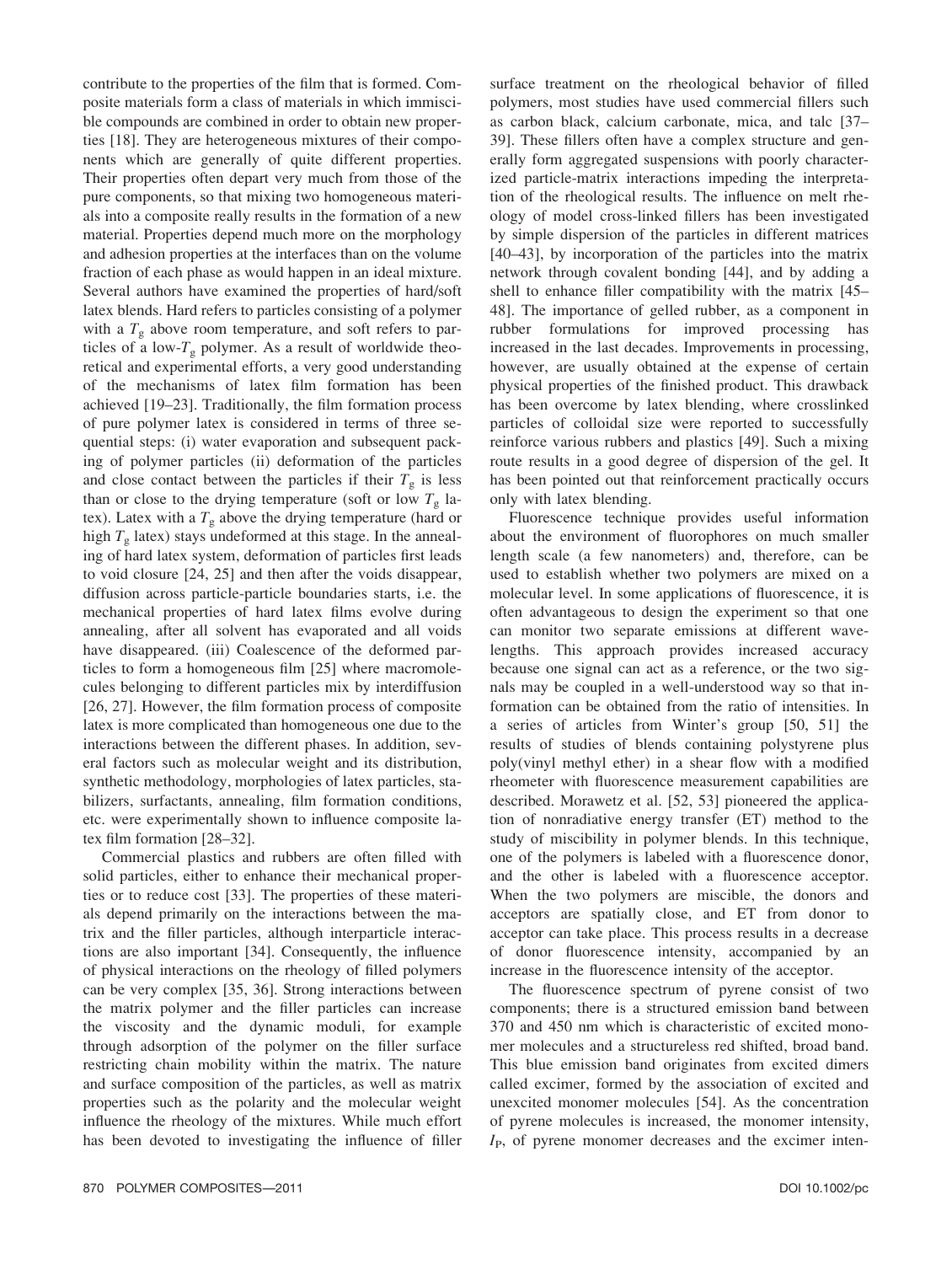sity,  $I_{\rm E}$ , increases. The  $I_{\rm E}/I_{\rm P}$  is proportional to the pyrene concentration [55]. The absorption spectrum is independent of pyrene concentration and is characteristic of the monomer, showing that the dimers are not present in the ground state. Pyrene excimer formation was used to probe the end-to-end cyclization dynamics in polymers [56, 57]. The morphology of non-aqueous particles was studied by using pyrene excimer formation method by labeling particles with pyrene molecules [58]. In our previous studies, we have studied film formation behaviors of latex blends with different  $T_g$  values which undergo mixing as a consequence of polymer diffusion across the boundary between neighboring cells in a blend film [59–62]. The rate and extent of polymer diffusion was monitored through fluorescence measurements, where the one of latexes are labeled with pyrene.

The objective of this work was to study the film forming ability of PMMA latex and PDVB microsphere composite depending on their weight fraction by means of fluorescence and UVV techniques. Films were prepared by physically blending of PMMA and PDVB particles, the latter being crosslinked and labeled with pyrene (P). Different compositions of composites were prepared and annealed above the glass transition temperature of PMMA ranging from 100 to  $270^{\circ}$ C for 10 min. The evolution of film formation from PMMA/PDVB composite was studied by monitoring monomer  $(I_P)$  and excimer  $(I_E)$  emission intensities from PDVB. Transmitted photon intensity,  $I_{tr}$ was also monitored to study the evolution of transparency in composite films. The surface morphologies are examined with scanning electron microscopy (SEM). The changes in  $I_{tr}$  and  $I_{E}/I_{P}$  ratio by increasing the annealing temperatures were attributed to the void-closure and interdiffusion processes. Film formation stages were modeled and related activation energies were obtained.

# EXPERIMENT

#### Particle Preparation

Synthesis of PMMA Latex. Unlabeled PMMA latex particles were prepared in a two-step process [63–65]. First MMA was polymerized to low conversion in cyclohexane in the presence of polyisobutylene (PIB) containing 2% isoprene units to promote grafting. The graft copolymer so produced served as a dispersant in the second stage of polymerization, in which MMA was polymerized in a cyclohexane solution of the polymer. This material, the dispersant, was collected and purified by precipitation with methanol. The dispersant was then added to a second reaction vessel containing cyclohexane, AIBN, and MMA. These solutions were refluxed overnight. The reaction became increasingly turbid as it progressed. The latex particles were separated from the solvent and unreacted monomers by repeated cycles of centrifugation, the supernatant liquid was decanted, and the latex particles were





FIG. 1. (a) SEM image of the PMMA particles, (b) Optical microscope image of azide functionalized PDVB microspheres. [Color figure can be viewed in the online issue, which is available at wileyonlinelibrary.com.]

redispersed in fresh solvent. These latex dispersions in cyclohexane could be separately freeze-dried and stored as a powder. The produced stable dispersions of spherical polymer latexes range in radius from 0.5 to 0.7  $\mu$ m (see Fig. 1a). A combination of  ${}^{1}H$  NMR and UV analysis indicates that these particles contain 4 mol% PIB (These particles were prepared in Professor M. A.Winnik's Laboratory in Toronto). The molecular weight of graft PMMA was measured as  $M_w = 1.10 \times 10^5$  and the polydispersity of the PMMA was 2.3.

Synthesis of Pyrene Functionalized PDVB Microspheres. PDVB microspheres were synthesized via click chemistry strategy [17]. Divinylbenzene (DVB55, 55% mixture of isomers, technical grade, Aldrich) was used as received. Acetonitrile (99%, Aldrich) was distilled over  $CaH<sub>2</sub>$  before use. 2, 2'-Azobis (isobutyronitrile)(AIBN, Fluka) was recrystallized from methanol.  $N, N, N', N'', N''$ pentamethyldiethylenetriamine (PMDETA, 99%, Aldrich) as a ligand was distilled before use. Dichloromethane  $(CH_2Cl_2, 99\%$  Lab-Scan) was distilled over  $P_2O_5$ . N,N-Dimethylformamide (DMF, ≥99%, Aldrich), sulfuric acid (95–97%, Fluka), potassium bromide ( $\geq$ 99.5%, Merck), so-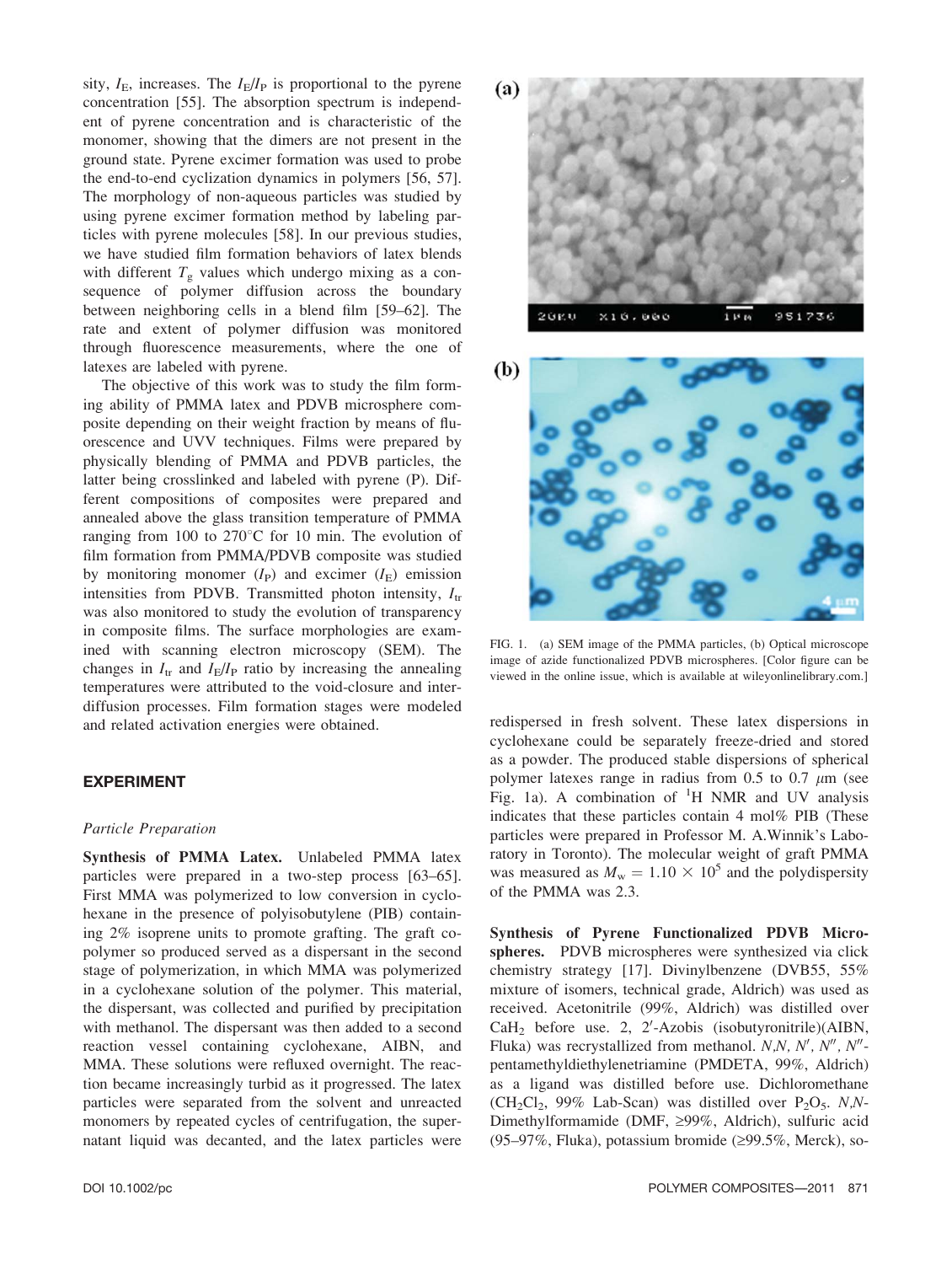

Scheme 1. Synthesis of pyrene functionalized PDVB microspheres via click chemistry.

dium azide  $(299\%$ , Merck), sodium chromate (Merck), silver nitrate (Merck), CuBr (98%, Acros), sodium hydride (98%, Fluka), propargyl bromide (80 vol% in toluene, Fluka), 1-pyrene methanol (98%, Aldrich), methanol (99%, Reiden-de Haön), diethylether (98%, Carlo-Erba) and tetrahydrofuran (THF, 99% Lab-Scan) were used as received.

PDVB microspheres were prepared by precipitation polymerization technique as described in the literature [5]. For this purpose, AIBN  $(0.2 \text{ g}, 1.22 \text{ mmol}, 4 \text{ wt\%}$  relative to DVB55) was added to the solution of DVB55 (11 mL, 76.8 mmol, 4 vol% relative to total volume) and 274 mL acetonitrile in dry 500 mL volume of three-necked flask equipped with a mechanical stirrer and a nitrogen inlet. The flask was placed in thermostated oil bath and the temperature was adjusted to  $70^{\circ}$ C. The nitrogen flow was stopped and the reaction was conducted for 48 h at this temperature under continuous stirring (32 rpm). The reaction content was cooled to the room temperature and polymer precipitated was filtered and successively washed with tetrahydrofuran (20 mL), acetone (20 mL), and methanol (20 mL). The product was dried at  $45^{\circ}$ C under vacuum for overnight. The yield was 3 g (30%).

The residual double bonds on the surface of nearly monodisperse ( $\sim$ 2.5  $\mu$ m) (see Fig. 1b), PDVB microspheres were activated to primary bromine [66, 67] and then converted into azide functions by condensation with NaN3. Finally, fluorescence labeled PDVB microspheres were obtained by the click reaction [68] with propargyl pyrene [69] through azide functions (Scheme 1).

#### Film Preparation

Composites were prepared by mixing of PMMA latex and pyrene labeled crosslinked PDVB microsphere. For this purpose, PMMA and PDVB particles were dispersed separately in heptane solutions. The dispersion of PDVB in heptane was mixed with the appropriate solutions of PMMA to yield eventually composites with 0, 1, 3, 5, 10, 20, 40, and 60 wt% PDVB content. Each mixture was stirred for 30min followed by sonication for 15 min at room temperature. The mixed dispersion was then coated on a glass plates with similar surface areas  $(0.8 \times 2.5 \text{ cm}^2)$  and allowed to dry under the ambient conditions of the laboratory. After drying, samples were separately annealed above  $T<sub>g</sub>$  of PMMA for 10 min at temperatures ranging from 100 to  $270^{\circ}$ C. The temperature was maintained within  $\pm 2^{\circ}$ C during annealing. After each annealing step, films were removed from the oven and cooled down to room temperature.

#### Measurements

After annealing, each sample was placed in the solid surface accessory of a Perkin-Elmer Model LS-50 fluorescence spectrometer. Pyrene (P) was excited at 345 nm and monomer and excimer fluorescence emission spectra were detected between 350 and 600 nm. All measurements were carried out in the front-face position at room temperature. Slit widths were kept at 8 nm during all SSF measurements. The sample position, incident light,  $I_0$ ,  $I_P$ , and  $I<sub>E</sub>$  emission intensities are shown in Fig. 2a.

Photon transmission experiments were carried out using Variant Carry-100 UV-Visible (UVV) spectrometer. The transmittances of the films were detected at 500 nm. A glass plate was used as a standard for all UVV experiments and measurements were carried out at room temperature after each annealing process. The sample position and the transmitted light intensity,  $I_{tr}$  are presented in Fig. 2b.

Scanning electron microscope (SEM) images were taken by using LEO Supra VP35 FESEM.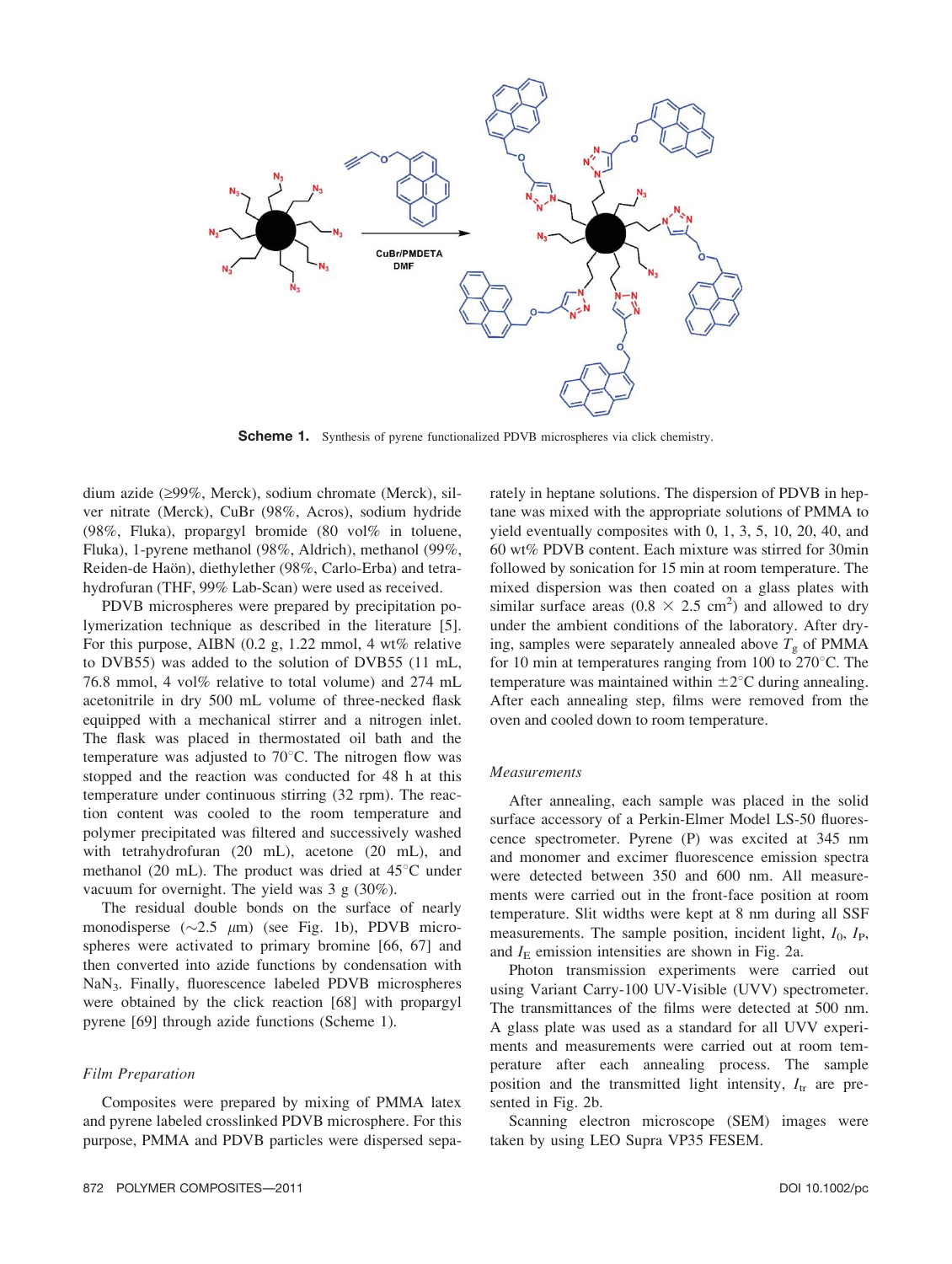

FIG. 2. Schematic illustration of sample position and (a) incident light  $(I_0)$ , monomer  $(I_P)$  and excimer  $(I_P)$  emission intensities, (b) transmitted light intensity  $(I_{tr})$ .

# RESULTS AND DISCUSSIONS

#### Preformed Excimers in Composite Film

Monomer and excimer emission spectra of 5 and 40 wt% PDVB content films annealed at elevated temperatures for 10 min are shown in Fig. 3a and b, respectively. At the beginning of annealing, monomer and excimer emission exist and their intensities are low for both film samples. However, at higher annealing temperatures, only the monomer emission appears and excimer emission is disappeared. In order to see the behavior of excimer  $(I<sub>E</sub>)$ and monomer emission,  $I_{\rm E}/I_{\rm P}$  ratios versus annealing temperature, T were plotted for various PDVB content shown in Fig. 4. Here, it is seen that  $I_{\rm E}/I_{\rm P}$  ratio remains roughly unchanged below a certain temperature called minimum film formation temperature,  $T_o$  from which  $I_{\rm E}/I_{\rm P}$  ratio dramatically decreases by further annealing. The plot of  $I_{\rm E}/I_{\rm P}$ ratio against PDVB content is presented in Fig. 5. As can be seen that excimer formation is very low for the composites with low PDVB content and then increases for 20, 40, and 60 wt% PDVB content samples at annealing tem-





FIG. 3. Fluorescence emission spectra from PMMA/PDVB composite films for (a) 5 and (b) 40 wt%PDVB content after being annealed at various temperatures for 10 min. Numbers on each curve represent annealing temperatures.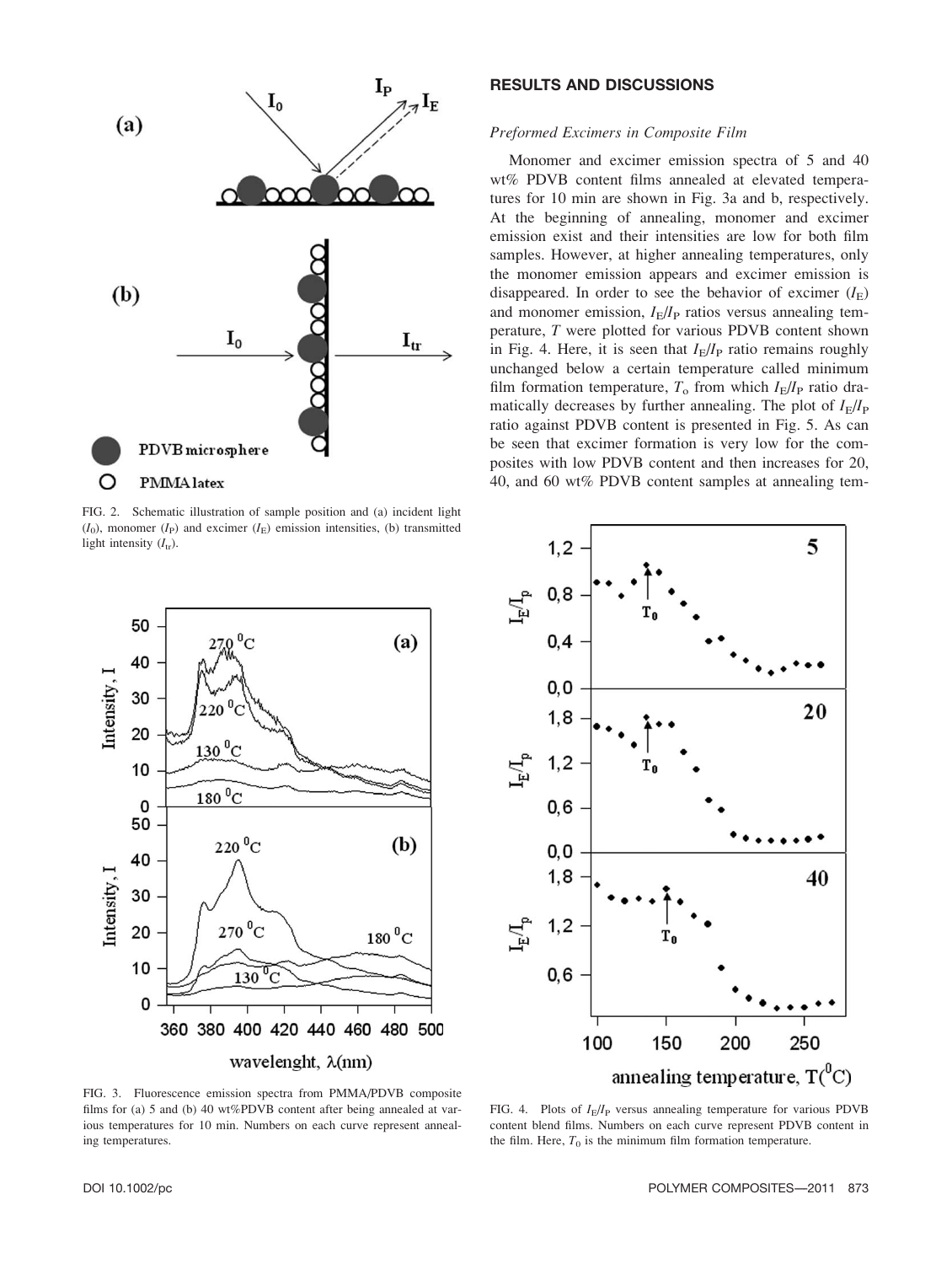

FIG. 5. Plots of  $I_{\rm E}/I_{\rm P}$  versus PDVB content for various annealing temperatures.

peratures below  $T_0$ . Above  $T_0$  excimer formation starts to decrease and completely disappears above  $200^{\circ}$ C indicating completion of PMMA latex film formation process. In other words, above  $T_0$  preformed intra and inter particle excimer of microspheres disappears due to interception of



FIG. 6. Pictorial representation of intra and inter particle excimer formation in PMMA/PDVB film (a) below  $200^{\circ}$ C, (b) above  $200^{\circ}$ C.

PMMA chains in the interstitial domains between pyrenes. Schematic presentation of such particle excimers of PVDB microspheres below and above  $T_0$  is given in Fig. 6.

Here, the simple Arrhenius treatment (see Fig. 7) may provide us with the energy need for the destruction of the preformed intra and inter particle excimer

$$
I_{\rm E}/I_{\rm P} = \text{Re}\,xp(-\Delta E/k_{\rm B}T) \tag{1}
$$

where  $\Delta E$  is the destruction energy for the excimer, which is related to both the polymer excimer interaction and the binding energy for the pyrenes involved in excimer unit. The produced  $\Delta E$  values are given in Table 1. Expectedly, the destruction energy does not alter much by changing the PDVB content in the composite since  $\Delta E$  is independent of the film composition.

#### Latex Film Formation

The change in transmittance of the composite films at 500 nm upon annealing are shown in Fig. 8 for 5, 20, and



FIG. 7. Plots of Ln  $I_{\rm E}/I_{\rm P}$  versus  $T^{-1}$  curves and their fits to Arhenious equation. The slopes of straight lines produced excimer destruction  $(\Delta E)$ energies. Numbers on each curve represents PDVB content in the film.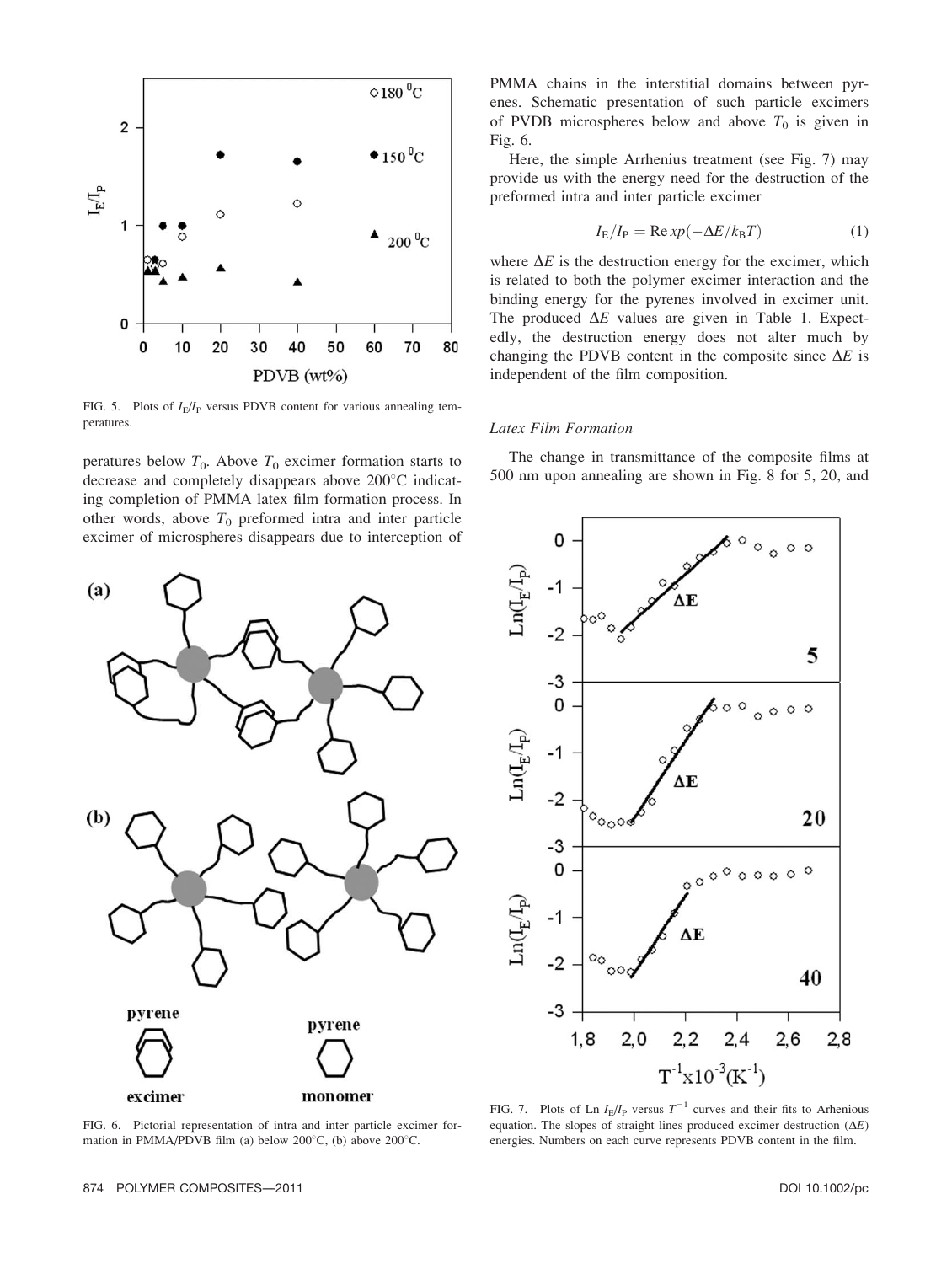TABLE 1. Void closure  $(\Delta H_{tr})$ , excimer destruction( $\Delta E$ ) and interdiffusion ( $\Delta E_{tr}$ ) energies.

| PDVB $(wt\%)$  | $\Delta E$ (kcal/mol) | $\Delta H_{\rm tr}$ (kcal/mol) | $\Delta E_{\text{tr}}$ (kcal/mol) |
|----------------|-----------------------|--------------------------------|-----------------------------------|
| $\overline{0}$ |                       | 1.58                           | 11.04                             |
| $\mathbf{1}$   | 14.02                 | 8.34                           | 10.57                             |
| 3              | 7.68                  | 9.33                           | 11.78                             |
| 5              | 9.66                  | 2.66                           | 8.30                              |
| 10             | 11.12                 | 4.4                            | 7.21                              |
| 20             | 16.29                 | 2.89                           | 6.06                              |
| 40             | 16.27                 | 4.22                           | 7.48                              |
| 60             | 8.69                  | 1.04                           | 17.55                             |
| Average        | 11.96                 | 4.31                           | 10.00                             |

Standard deviations on;  $\Delta E$  range from  $\pm 0.61$  to  $\pm 1.33$ ;  $\Delta H_{tr}$  range from  $\pm 0.16$  to  $\pm 0.35$ ;  $\Delta E_{tr}$  range from  $\pm 0.56$  to  $\pm 2.2$ .

40 wt% PDVB content. All the curves in Fig. 8 have the same characteristic behavior. Upon annealing, the transmitted light intensity  $I_{tr}$  increases above the minimum film formation temperature,  $T_0$  and then reaches a maximum. If the refractive indices of the two polymers are close, little scattering is expected. In general, light scattering is a function not only of the refractive index difference of the components but also of the size and shape of the dispersed-phase domains. Therefore, optical transmission measurements are a measure of the number and size of air voids in a polymer film [70]. Regardless of the void fraction, transmission decreases with increasing void radius. On the basis of the change of transmittance of the films, the structure evolution of the film could be described as follow: at low annealing temperatures, despite the refractive indices of two polymers are somewhat different [71], the transparency of the film is related to the size of the particles and voids inside the film which leads to light scattering. As the annealing temperature is increased, PMMA particles deform and flow into the voids resulting in disappearance of interparticle voids and flattening of the film. Therefore, transmittance of the film increases upon annealing due to homogenization during film formation [59–62]. Flow can also change the morphology of the polymer composite, causing separation of PDVB micro particles. It is shown that annealing the film at temperature over  $T_0$  leads to deformation and coalescence of adjacent PMMA particles forming a continuous matrix. Moreover, it was found that annealing seemed to prevent coalescence at all of the crosslinked PDVB particles. After void closure is completed, further annealing at higher temperatures causes healing and interdiffusion processes between PMMA particles. In this case, PMMA particles undergo coalescence and take part in film forming process, and clearly acted as the continuous phase. On the other hand, no coalescence of the PDVB particles is expected as they are highly crosslinked. Apparently, they do not contribute to latex film formation but disperse in the PMMA continuous phase.

It has to be noted that  $I_{tr}$  decreases dramatically with increasing PDVB contents in the film. The low PDVB

content blend films are optically more transparent than those with high PDVB content at all annealing temperatures. The transparency of the latex film is mainly determined by the scattering of the light that is dependent on the size of different polymer phases and the voids in the film [70]. When the size of polymer phases and the voids are bigger than the wavelength of irradiation light, the light scatters, and as a result, the transparency decreases. After the void closure process completed, scattering takes place predominantly from the submicron crosslinked PDVB particles in PMMA matrix. The plots of the maximum values of  $I_{tr}$ ,  $(I_{tr})_m$  versus PDVB content in Fig. 9 also confirms this hypothesis. As the PDVB content increased,  $(I_{tr})_m$  decreased, indicating that low transparency occurs at higher PDVB content. Since the size of PDVB particles is large with respect to the wavelength of the visible light, the light is scattered resulting in low transparency in the film [72]. It should also be pointed out that the curve in Fig. 9 is just the reverse mode of the curve in Fig. 5.

The increase in  $I_{tr}$  may be interpreted by the mechanisms of void closure, healing and interdiffusion processes [73–75].



FIG. 8. Plots of transmitted photon intensities,  $I_{tr}$  vs. annealing temperatures, T, for the composite films contain 5, 20, and 40 wt%PDVB.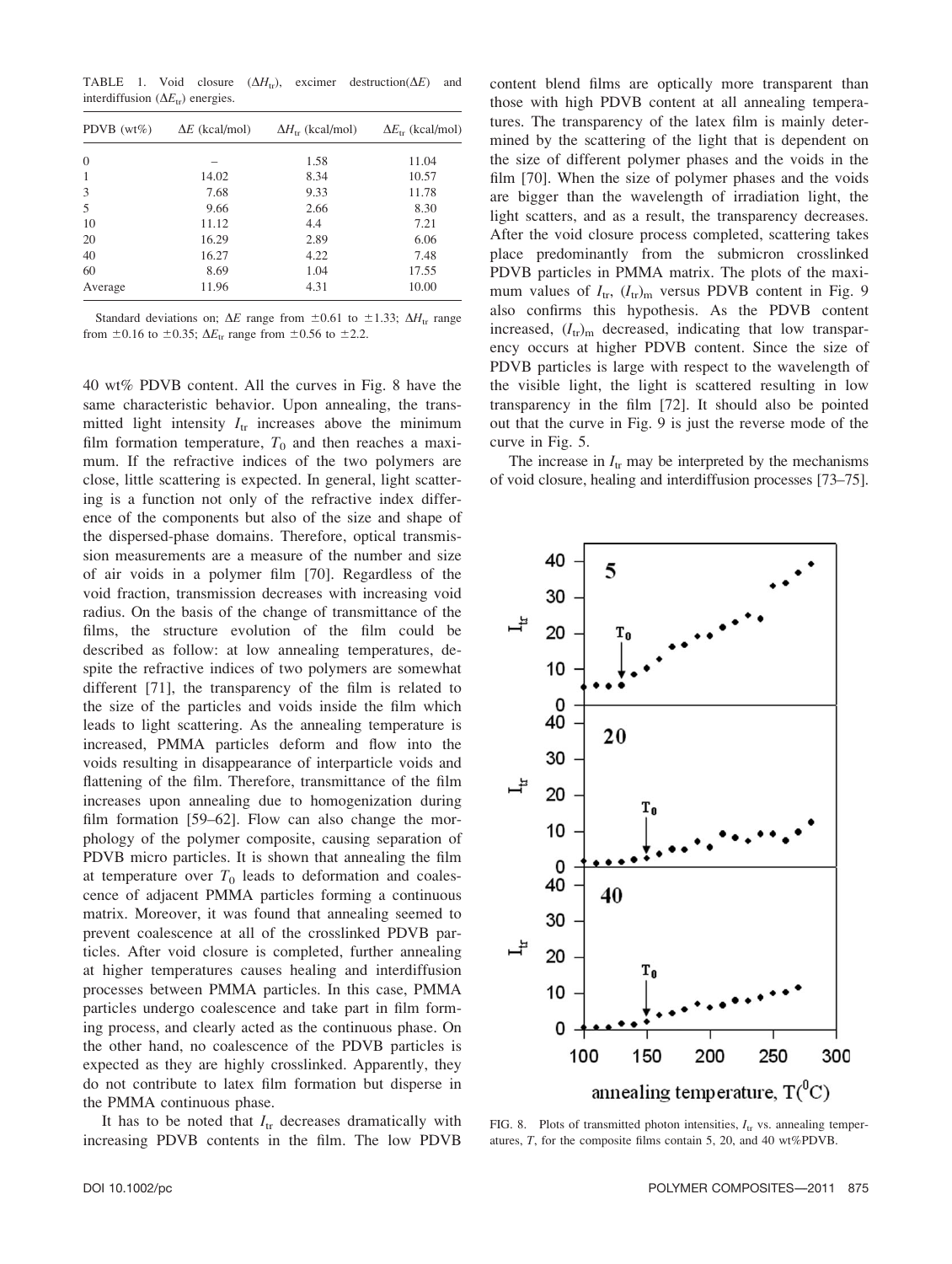

FIG. 9. Plot of the maxima of transmitted light intensities,  $(I_{tr})_m$  versus PDVB latex content.

In order to gain more insight into these phenomena, the following mechanism and their formulations were proposed.

#### Particle Deformation and Voids Closure

To facilitate quantification of the behavior of  $I_{tr}$ , phenomenological void closure model can be introduced. Latex deformation and void closure between particles can be induced by shearing stress generated by surface tension of polymer, i.e., polymer-air interfacial tension. The void closure kinetics can determine the time for optical transparency and latex film formation [76]. In order to relate the shrinkage of spherical void of radius, r to the viscosity of surrounding medium,  $\eta$  an expression was derived and given by the following relation [76].

$$
\frac{dr}{dt} = -\frac{\gamma}{2\eta} \left( \frac{1}{\rho(r)} \right) \tag{2}
$$

where  $\gamma$  is surface energy, t is time, and  $\rho(r)$  is the relative density. It has to be noted that here surface energy causes a decrease in void size and the term  $\rho(r)$  varies with the microstructural characteristics of the material, such as the number of voids, the initial particle size, and packing. If the viscosity is constant in time, integration of  $Eq. 2$  gives the relation as

$$
t = -\frac{2\eta}{\gamma} \int_{r_o}^{r} \rho(r) dr \tag{3}
$$

where  $r_0$  is the initial void radius at time  $t = 0$ .

The dependence of the viscosity of polymer melt on temperature is affected by the overcoming of the forces of macromolecular interaction which enables the segments of polymer chain to jump over from one equilibration position to another. This process happens at temperatures at which free volume becomes large enough and is connected with the overcoming of the potential barrier. Frenkel-Eyring theory produces the following relation for the temperature dependence of viscosity [77, 78]

$$
\eta = A \exp(\Delta H / kT) \tag{4}
$$

where  $\Delta H$  is the activation energy of viscous flow, i.e., the amount of heat which must be given to one mole of material for creating the act of a jump during viscous flow. Here, A represents a constant for the related parameters which do not depend on temperature. Combining Eqs. 3 and 4, and assuming that the interparticle voids are in equal size and number of voids stay constant during film formation (i.e.,  $\rho(r) \propto r^{-3}$ ), then integration gives the following relation the following relation

$$
t = \frac{2AC}{\gamma} \exp\left(\frac{\Delta H}{kT}\right) \left(\frac{1}{r^2} - \frac{1}{r_o^2}\right) \tag{5}
$$

Where, C is a constant related to relative density  $\rho(r)$ . As stated previously, decrease in void size  $(r)$  causes an increase both in  $I_{tr}$  ratios. Since the scattering intensity,  $I_{s}$ varies with volume squared  $(I_s \propto v^2)$  of the scattering<br>object [79] it can be assumed that *I* is inversely proporobject [79], it can be assumed that  $I_{tr}$  is inversely proportional to the sixth power of void radius, r. Thus, Eq. 5 can be written as [73, 80]

$$
I_{tr}(T) = S(t) \exp\left(-\frac{3\Delta H}{k_B T}\right) \tag{6}
$$

where  $S(t) = (\gamma t/2AC)^3$ . Here,  $r_0^2$  is omitted since it is quite small compare to  $r^{-2}$  values after void closure proquite small compare to  $r^{-2}$  values after void closure process is started.

$$
LnI_{tr}(T) = LnS(t) - \frac{3\Delta H}{k_B T}
$$
 (7)

 $LnI_{tr}$  vs.  $T^{-1}$  plots of the data in Fig. 8 are presented in Fig. 10. All the plots in Fig. 10 present two linear regions, corresponding to void closure and interdiffusion processes, respectively. Intersections between the broken lines indicate the healing points  $(T<sub>h</sub>)$ . Data in Stage 1 in Fig. 10 are fitted to Eq. 7, and  $\Delta H_{\text{tr}}$  values are obtained from the slopes. The resultant  $\Delta H_{tr}$  values are listed in Table 1 for all the films with different PDVB content. The averaged  $\Delta H_{\text{tr}}$  value was found to be 4.31 kcal/mol. It is seen that activation energies do not change much by increasing PDVB content. This means that the amount of heat which was required by one mole of polymeric material to accomplish a jump during viscous flow do not change by varying the film composition. It is, therefore, concluded that energy need for viscous flow of PMMA is not affected by PDVB microspheres.

# Healing and Interdiffusion

The further increase in  $I_{tr}$  (Stage 2 in Fig. 10) can be explained by the increase in transparency of latex film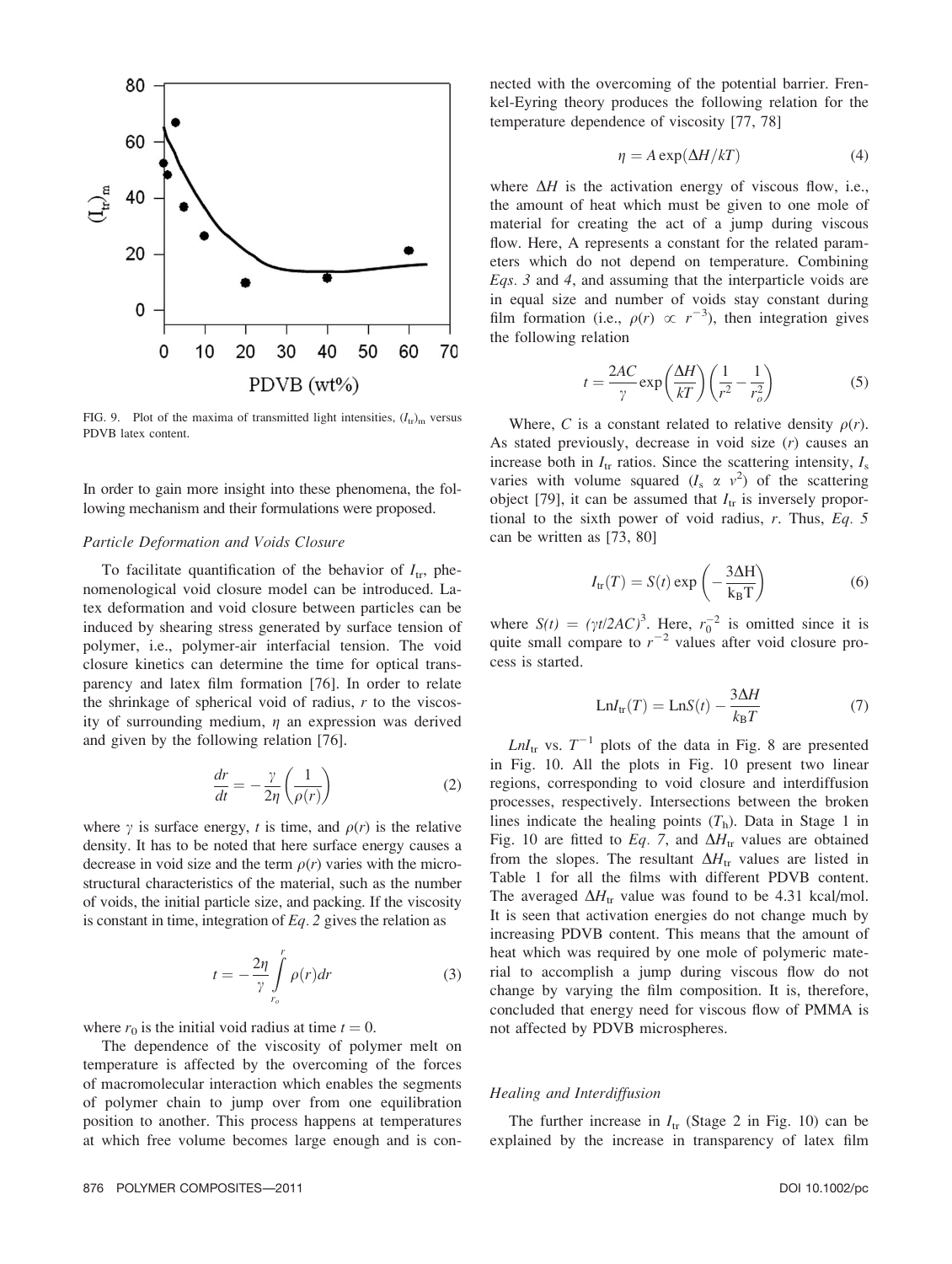

FIG. 10. Plots of Ln  $I_{tr}$  versus  $T^{-1}$  curves and their fits to Eqs. 7 and 11. The slopes of straight lines produced void closure  $(\Delta H_{tr})$  and interdiffusion ( $\Delta E_{tr}$ ) energies. Stages 1 and 2 present the void closure and interdiffusion processes. Numbers on each curve represents PDVB content in the film.

due to the disappearance of particle–particle boundaries known as interdiffusion. As the annealing temperature is increased above  $T<sub>h</sub>$ , some part of the polymer chains may cross the junction surface and particle boundaries disappear, consequently, the transmitted photon intensity  $I_{tr}$ increases, whereas  $I<sub>E</sub>$  decreases due to the disappearing of pyrene excimer. In order to quantify these results, the Prager-Tirrell (PT) model [81, 82] for the chain crossing density can be employed. These authors used de Gennes's ''reptation'' model to explain configurational relaxation at the polymer–polymer junction where each polymer chain is considered to be confined to a tube in which executes a random back and forth motion [82]. The total ''crossing density"  $\sigma(t)$  (chains per unit area) at junction surface was calculated by PT by taking into account of the contributions  $\sigma_1(t)$  since chains still retain some portion of their initial tubes, and also a reminder the  $\sigma$ 2(t) which comes

from chains which have relaxed at least once. In terms of reduced time  $\tau = 2vt/N^2$ , the total crossing density can be given as [81, 82] given as [81, 82]

$$
\sigma(\tau)/\sigma(\infty) = 2\pi^{-1/2}\tau^{1/2}
$$
 (8)

Here,  $N$  is the number of freely jointed segments and  $\nu$ is the linear diffusion coefficient given by the following relation

$$
v = v_0 \exp(-\Delta E/kT) \tag{9}
$$

where  $\Delta E$  is defined as the activation energy for backbone motion depending on the temperature interval. Combining  $Eq. 8$  and  $Eq. 9$  a useful relation is obtained as

$$
\sigma(\tau)/\sigma(\infty) = R_0 \exp(-\Delta E/2kT) \tag{10}
$$

where  $R_0 = (8v_0 t/\pi N^2)^{1/2}$  is a temperature independent<br>coefficient. The increase in *L* at Stage 2 in Fig. 8 is alcoefficient. The increase in  $I_{tr}$  at Stage 2 in Fig. 8 is already related to the disappearance of particle–particle interface, i.e., as annealing temperature increased, more chains relaxed across the junction surface and as a result the crossing density increases. To explain the behavior of  $I_{tr}$  above  $T_{h}$ , it can be assumed that  $I_{tr}$  is directly proportional to the crossing density  $\sigma(T)$ . Then, Eq. 10 can be solved for  $I_{tr}$  to interpret the results in Fig. 8 as follows:

$$
I_{\rm tr}(T)/I_{\rm tr}(\infty) = \text{Re}\,xp(-\Delta E_{\rm tr}/2kT) \tag{11}
$$

The activation energy of backbone motion,  $\Delta E_{tr}$  is produced by least squares fitting the data in Fig. 10 (Stage 2) to Eq. 11.  $\Delta E_{tr}$  values are listed in Table 1. The average  $\Delta E_{tr}$  value is found to be as 10.0 kcal/mol for transmission which are much larger than the void closure activation energies. This result is understandable because a single chain needs more energy to execute diffusion across the polymer–polymer interface than to be accomplished by the viscous flow process. The calculated activation energies were found roughly independent of PDVB content in the film.

#### Morphological Studies

To support these findings, SEM was used to examine the morphologies of PMMA/PDVB composite films. Figures 11–13 present SEM photographs of the films which have 0, 5, and 20 wt% PDVB content annealed at 100, 180, and  $270^{\circ}$ C, respectively. The SEM images of the films annealed at  $100^{\circ}$ C (Figs. 11a, 12a, and 13a) show that the surface of the composite films is very rough. These results reveal that 100°C, close to the  $T<sub>g</sub>$  of PMMA, is too low to make the particles deform and retain their spherical shapes. Most of the light scatters due to the rough surface of the films which results low transmitted light intensity. Here, the small particles are PMMA latexes, while the large ones are crosslinked PDVB microspheres.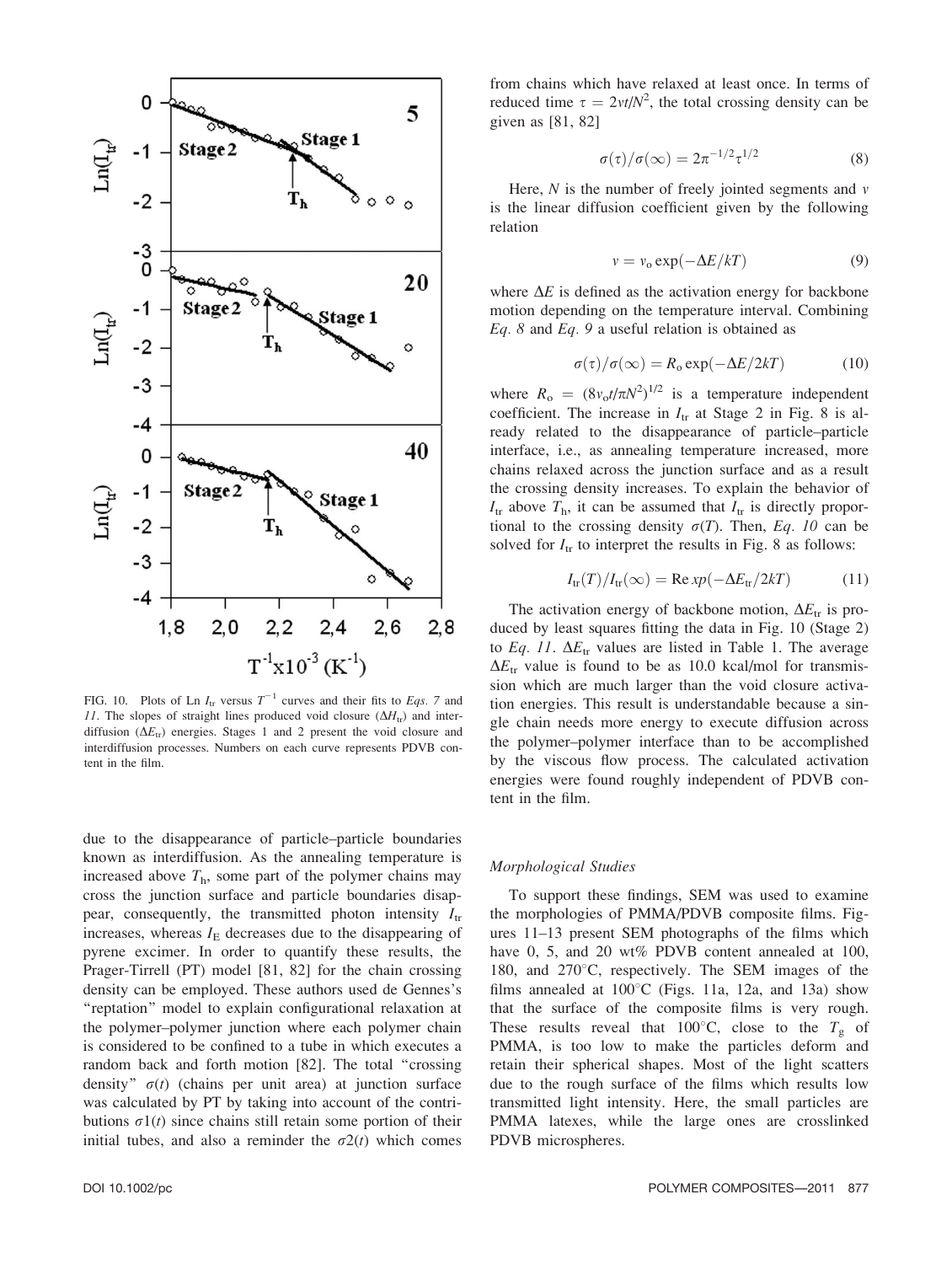

FIG. 11. Scanning electron micrographs (SEM) of pure PMMA films annealed at (a)  $100^{\circ}$ C, (b)  $180^{\circ}$ C, (c)  $270^{\circ}$ C for 10 min.

When the annealing temperature is  $180^{\circ}$ C which is much higher than the  $T<sub>g</sub>$  of PMMA (see Figs. 11b, 12b, and 13b), the migration of PMMA latexes is accelerated. Hence, PMMA latex particles come into contact and spontaneously deform, which fill the interstitial space completely. Accordingly, the films become more flat and the voids between the particles are disappeared. However, at this temperature of annealing the PDVB particles seem to remain intact. The images in Fig. 11b show that film prepared from pure PMMA latex is flat and continuous,

whereas many cracks were observed in the films containing PDVB (Figs. 12b and 13b). This result reveals that the crosslinked PDVB latex is much harder than the PMMA latex and thus, cannot form film.

Annealing the films at  $270^{\circ}$ C (Figs. 11c, 12c, and 13c), the PMMA polymer chains in the particles start to flow and diffuse across the particle–particle interfaces, and the boundaries of PMMA particles are disappeared resulting in strengthening of the film. Despite the presence of some air bubbles pure PMMA film shows a regular and continuous surface structure. Interestingly, in films



FIG. 12. Scanning electron micrographs (SEM) of composite films with 5 wt% PDVB annealed at (a)  $100^{\circ}$ C, (b)  $180^{\circ}$ C, (c)  $270^{\circ}$ C for 10 min.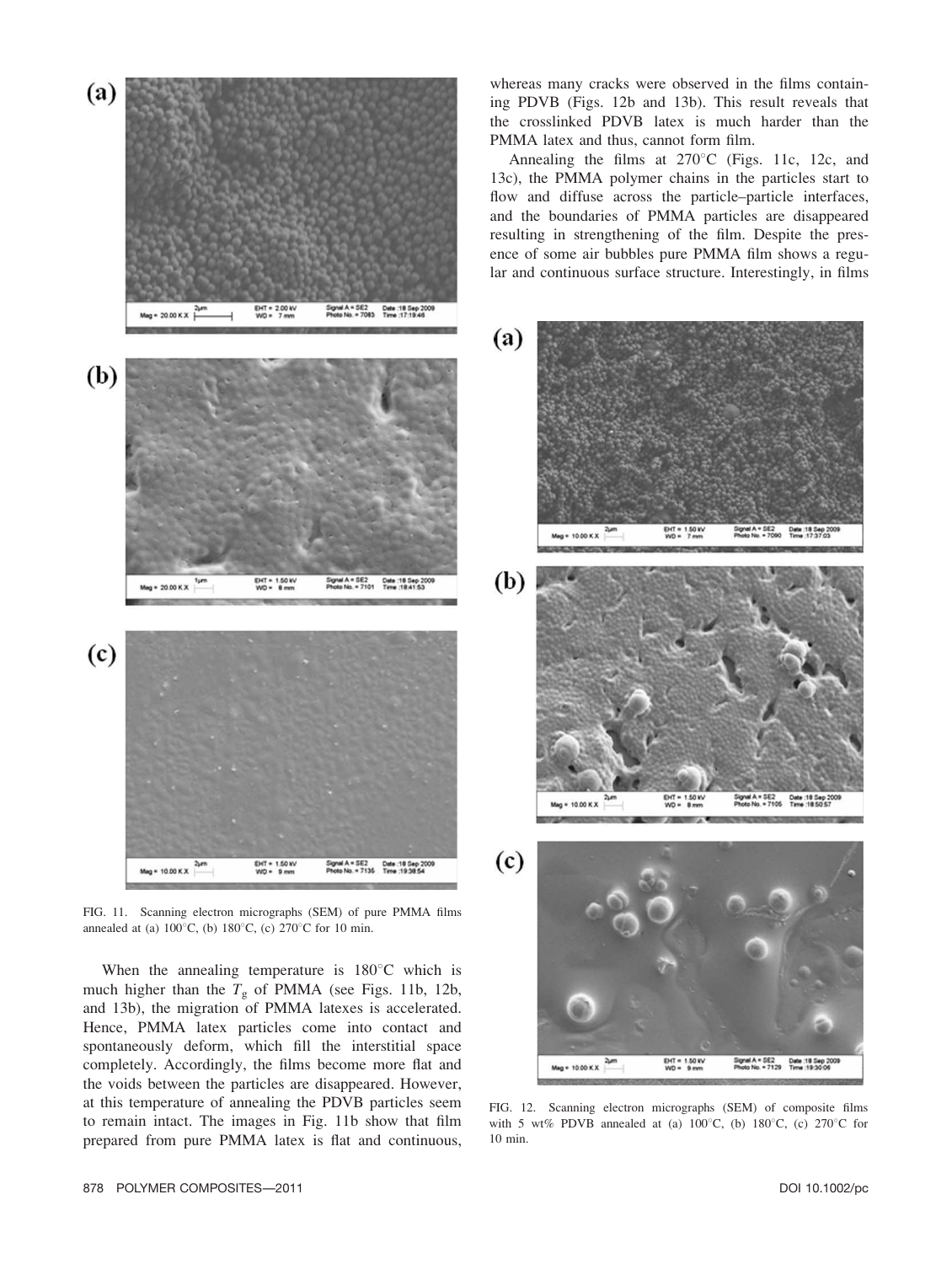Meg =  $20.00 KX$ (b) EHT = 1.50 KV<br>WD = 8 mm Date :18 Sep 21<br>Time :18:57:15 A = 5E2<br>No. = 7107  $M_{\text{HO}}$  = 10.00 K X  $(c)$ EHT∙<br>WO• 1.50 K 18 Sep 200<br>19 26 34 aez<br>× 7126 Mag = 10.00 K X

EHT = 1.50 Kv<br>WD = 7 mm

FIG. 13. Scanning electron micrographs (SEM) of composite films with 20 wt% PDVB annealed at (a)  $100^{\circ}$ C, (b)  $180^{\circ}$ C, (c)  $270^{\circ}$ C for 10 min.

containing PDVB, cracks on the surface (Figs. 12c and 13c) disappear. Here again, the surface of the composite films having micrometer-sized PDVB particles seemed smooth and homogeneous (Figs. 12c and 13c). These images also indicate that no deformation occurs in PDVB particles, even at the highest annealing temperature. It is believed that, because of further annealing, small PMMA particles coalesce and coat the larger PDVB micropar-

ticles forming a layer around them. In this way, PDVB microparticles are separated by the PMMA matrix. Similarly, most of the pyrenes pairs emitting solely excimer fluorescence (see Fig. 6) are also separated and pyrene units start to emit mostly excited state fluorescence  $(I_P)$  as reflected by the decrease in  $I_{E}/I_{P}$  ratio. These results clearly demonstrate that the morphological studies conducted by SEM analysis are in complete agreement with the interpretation of the  $I_{tr}$  and  $I_{E}/I_{P}$  behaviors of the samples presented in Fig. 6.

# **CONCLUSION**

In conclusion, film formation process of PMMA/PDVB composites were investigated using excimer and monomer fluorescence from the pyrene labeled to PDVB microspheres, in conjugation with the morphological evolution of the films at elevated temperatures. It was found that annealing of these films led to coalescence of the PMMA particles resulting in a continuous PMMA matrix consist of microsized PDVB particles. SEM images of blend films confirmed that the PDVB particles which retain their identity were distributed within the PMMA matrix without aggregation. Upon annealing two different film formation stages, i.e. void closure and interdiffusion, were observed from  $I_{tr}$ data. It has been also shown that simple kinetic models for void closure and interdiffusion mechanisms are fitted quite well to the data. The related  $\Delta H$  and  $\Delta E$  activation energy values were not strongly affected by the PDVB content. Consequently, energy values appear to be relatively insensitive to film composition.

# **REFERENCES**

- 1. H.D.H. Stöver and K. Li, In Polymeric Materials Encyclopedia, Salamone,J.C., Ed.; CRC Press: New York, 4519 (1996).
- 2. D. Horak, Acta Polym., 47, 20 (1996).
- 3. J. Ugelstad, H.R. Mfutakamba, P.C. Mørk, T. Ellingsen, A. Berge, R. Schmid, L. Holm, A. Jørgedal, F.K. Hansen, and K. Nustad, J. Polym. Sci., Polym. Symp., 72, 225 (1985).
- 4. R. Arshady, Colloid Polym. Sci., 270, 717 (1992).
- 5. K. Li and H.D.H. Stöver, J. Polym. Sci., Part A: Polym. Chem., 31, 3257 (1993).
- 6. C.H. Bamford, A. Ledwith, and P.K. Sen Gupta, J. Appl. Polym. Sci., 25, 2559 (1980).
- 7. W.H. Li and H.D.H. Stöver, J. Polym. Sci., Part A: Polym. Chem., 36, 1543 (1998).
- 8. Y. Naka, Kaetsu I., Y. Yamamoto, and K. Hayashi, J. Polym. Sci., Part A: Polym. Chem., 29, 1197 (1991).
- 9. M. Yoshida, M. Asano, I. Kaetsu, and Y. Morita, Radiat. Phys. Chem., 30, 39 (1987).
- 10. T.J. Romack, E.E. Maury, and J.M. DeSimone, Macromolecules, 28, 912 (1995).
- 11. S. Sosnowski, M. Gadzinowski, and S. Slomkowski, Macromolecules, 29, 4556 (1996).
- 12. H.D.H. Stöver and K. Li, In Polymeric Materials Encyclopedia, J.C. Salamone, Ed.; CRC Press: New York, 7237 (1996).

(a)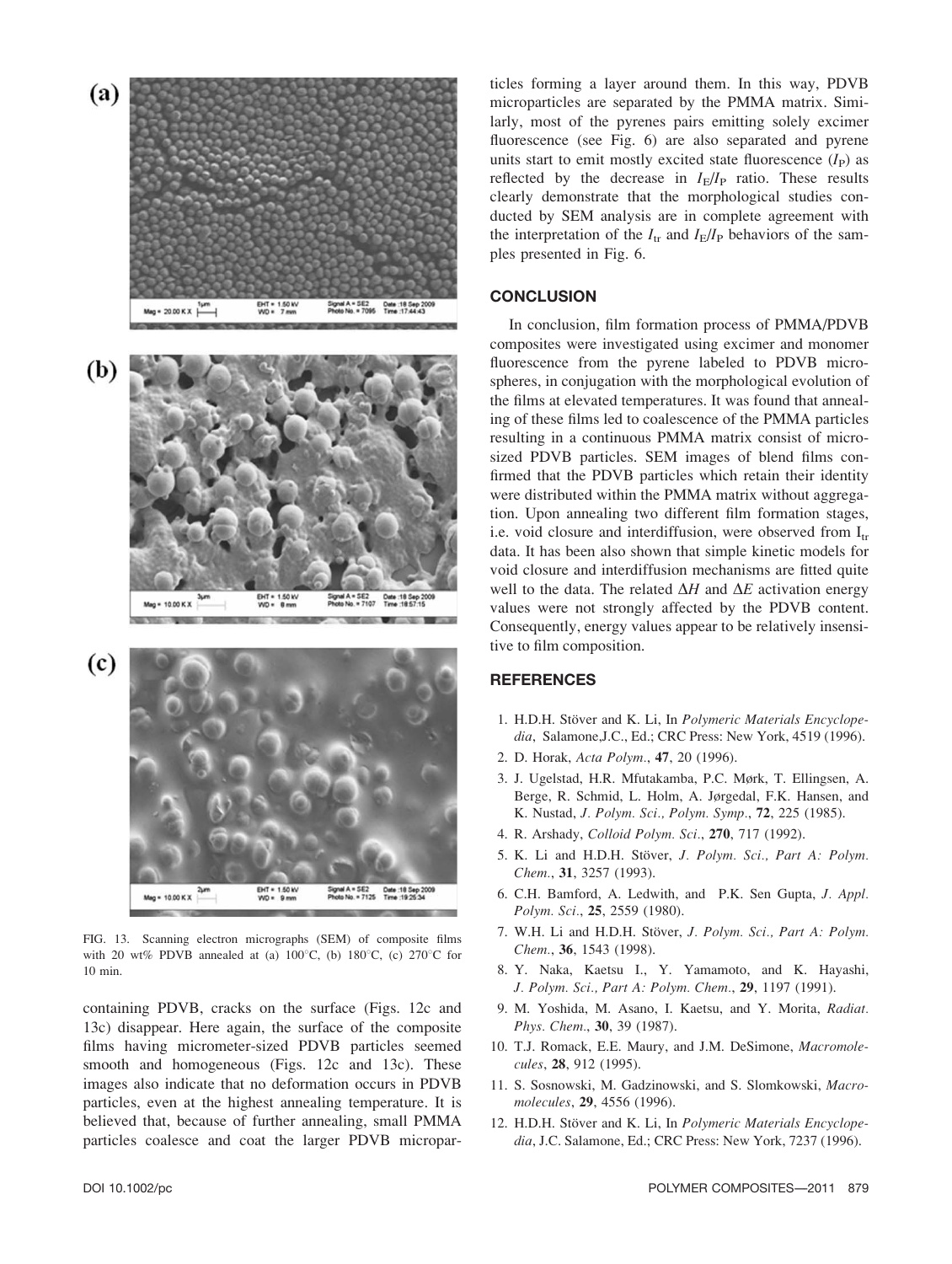- 13. J.S. Downey, R.S. Frank, W.-H. Li, and H.D.H. Stöver, Macromolecules, 32, 2838 (1999).
- 14. H.C. Kolb, M.G. Finn, and K.B. Sharpless, Angew. Chem., Int. Ed., 40, 2004 (2001).
- 15. C.W. Tornoe, C. Christensen, and M. Meldal, J. Org. Chem., 67, 3057 (2002).
- 16. A.S. Goldman, A. Walther, L. Nebhani, R. Joso, D. Ernst, K. Loos, C. Barner-Kowollik, L. Barner, and A.H.E. Muller, Macromolecules, 42, 3707 (2009).
- 17. B. Karagoz, Y.Y. Durmaz, B.N. Gacal, N. Bicak, and Y. Yagci, Des. Mon& Polym., 12, 511 (2009).
- 18. T.-W. Chou, ''Structure and Properties of Composites,'' in Materials Science and Technology, R.W. Cahn, P. Haasen, and E.J. Kramer, Eds., VCH Weinheim, Vol 13 (1993).
- 19. M.A. Winnik, Curr. Opin. Colloid Interface Sci., 2, 192 (1997).
- 20. A. Toussaint and M.D. Wilde, Prog. Org. Coat., 30, 113 (1997).
- 21. S.G. Croll, J. Coat. Technol., 58, 41 (1986).
- 22. J.L. Keddie, Mater. Sci. Eng., R21, 101 (1997).
- 23. T. Provder, M.A. Winnik, and M.W. Urban, Film Formation in Waterborne Coatings, ACS Symp., Amer. Chem. Soc. Ser. 648, Washington D.C. (1996).
- 24. P.R. Sperry, B.S. Snyder, M.L. O'Dowd, and P.M. Lesko, Langmuir, 10, 2619 (1994).
- 25. J.K. Mackenzie and R. Shuttleworth, Proc. Phys. Soc., 62, 838 (1949).
- 26. J.N. Yoo, L.H. Sperling, C.J. Glinka, and A. Klein, Macromolecules, 24, 2868 (1991).
- 27. Ö. Pekcan, Trends Polym. Sci., 2, 236 (1994).
- 28. S. Ugur and O. Pekcan, Colloid Polym. Sci., 284, 309 (2005).
- 29. D.B. Otts, S. Dutta, P. Zhang, O.W. Smith, S.F. Thames, and M.W. Urban, Polymer, 45, 6235 (2004).
- 30. Y.J. Park, M.C. Khew, C.C. Ho, and J.H. Kim, Colloid Polym. Sci., 276, 709 (1998).
- 31. F. Huijs and J. Lang, Colloid Polym. Sci., 278, 746 (2000).
- 32. D. Colombini, N. Ljungberg, H. Hassander, and O.J. Karlsson, Polymer, 46, 1295 (2005).
- 33. J.T. Byers and MP Wayner. In Rubber Technology, 3rd ed., MortonM, Ed., Van Nostrand Reinhold, New York, [ chapter 3] (1987).
- 34. S. Wolff and M.-J. Wang, Rubber Chem. Technol., 65, 329 (1992).
- 35. S. Agarwal and R. Salovey, Polym Eng. Sci., 35, 1241 (1995).
- 36. J. Zhu, Y.-C. Ou, and Y.-P. Feng, Polym. Int., 37, 105 (1995).
- 37. A.B. Metzner, J. Rheol., 29, 739 (1985).
- 38. M.R. Kamal and A. Mutel, J. Polym. Eng., 5, 293 (1985).
- 39. U. Yilmazer and R.J. Farris, J. Appl. Polym. Sci., 28, 3369 (1983).
- 40. M. Park, K. Gandhi, L. Sun, R. Salovey, and J.J. Aklonis, Polym. Eng. Sci., 30, 1158 (1990).
- 41. L. Sun, M. Park, J.J. Aklonis, and R. Salovey, Polym. Eng. Sci., 32, 1418 (1992).
- 42. L. Sun, J.J. Aklonis, and R. Salovey, *Polym. Eng. Sci.*, 33, 1308 (1993).
- 43. J.J. Cai and R. Salovey, J. Polym. Sci. Part B Polym. Phys., 37, 815 (1999).
- 44. O. Nuyken and R. Bayer, Kautsch Gummi Kunstst, 48, 704 (1995).
- 45. Z. Yang, A. Merrington, and D.J. Meier, Polym. Mater. Sci. Eng., 73, 438 (1995).
- 46. G. Lindenblatt, W. Schärtl, T. Pakula, and M. Schmidt, Macromolecules, 34, 1730 (2001).
- 47. X. Wang, J.E. Hall, S. Warren, J. Krom, J.M. Magistrelli, M. Rackaitis, et al. Macromolecules, 40, 499 (2007).
- 48. X. Wang, V.J. Foltz, M. Rackaitis, and G.G.A. Böhm, Polymer, 49, 5683 (2008).
- 49. O.W. Burke, Br. Pat., 043, 799 (1958).
- 50. S. Mani, M.F. Malone, H.H. Winter, J.L. Halary, and L. Monnerie, Macromolecules, 24, 5451 (1991).
- 51. F.B. Cheikh Larbi, M.F. Malone, H.H. Winter, J.L. Halary, M.H. Leviet, and L. Monnerie, Macromolecules, 23, 3534 (1988).
- 52. F. Amrani, J.M. Hung, and H. Morawetz, Macromolecules, 13, 649 (1980).
- 53. H. Morawetz, Polym. Eng. Sci., 23, 689 (1983).
- 54. J.B. Birks, Photophysics of Aromatic Molecules, Wiley, New York, Chapter 7(1970).
- 55. J.B. Birks and L.G. Christophoron, Proc. Roy. Soc., A274, 552 (1963).
- 56. C. Cuniberti and A. Perico, Eur. Polym. J., 13, 369 (1977).
- 57. M.A. Winnik and T. Redpath, Macromolecules, 13, 328 (1980).
- 58. L.S. Egan, M.A. Winnik, and M.D. Crouche, Polym. Eng. Sci. **26**, 15 (1986).
- 59. Ş. Uğur, A. Elaissari, and Y. Holl, Polymer Composites, 27, 431 (2006).
- 60. Ş. Uğur and Y. Holl, *e-Polymers*, 037, 1 (2006).
- 61. S. Uğur, M.S. Sunay, A. Elaissari, and O. Pekcan, Polym Compos, 31, 1637 (2010).
- 62. Ş. Uğur, M.S. Sunay, and O. Pekcan, Polym. Compos 31, 1611 (2010).
- 63. O. Pekcan, M. A. Winnik, and L. Egan, Macromolecules, 16, 702 (1983).
- 64. M.A. Winnik, Ö. Pekcan, and L. Egan, Polymer 25, 1767 (1984).
- 65. M.A. Winnik, O. Pekcan, and L. Chen, Macromolecules 21, 55 (1988).
- 66. F. Lime and K. Irgum, J. Polym. Sci., Part A: Polym. Chem, 47, 1259 (2009).
- 67. A. Nyhus, S. Hagen, and A. Berge, J. Polym. Sci., Part A: Polym. Chem., 38, 1366 (2000).
- 68. B. Karagoz, Y.Y. Durmaz, N.B. Gacal, N. Bicak, and Y. Yagci, Des. Mon& Polym., 12, 511,(2009).
- 69. B.N. Gacal, B. Koz, B. Gacal, B. Kiskan, M. Erdogan, and Y. Yagci, J. Polym. Sci., Part A: Polym. Chem, 47, 1317 (2009).
- 70. G.H. Meeten, Optical Properties of Polymers, Elsevier Applied Science Publishers, London, 29 (1986).
- 71. L. Bohn, in Polymer Handbook, 2nd ed., J. Brandup and E.H. Immergut, Eds., Wiley-Interscience, New York, 1975.
- 72. J.L. Keddie, P. Meredith, R.A.L. Jones, and A.M. Donald, Langmuir, 12, 3793 (1996).